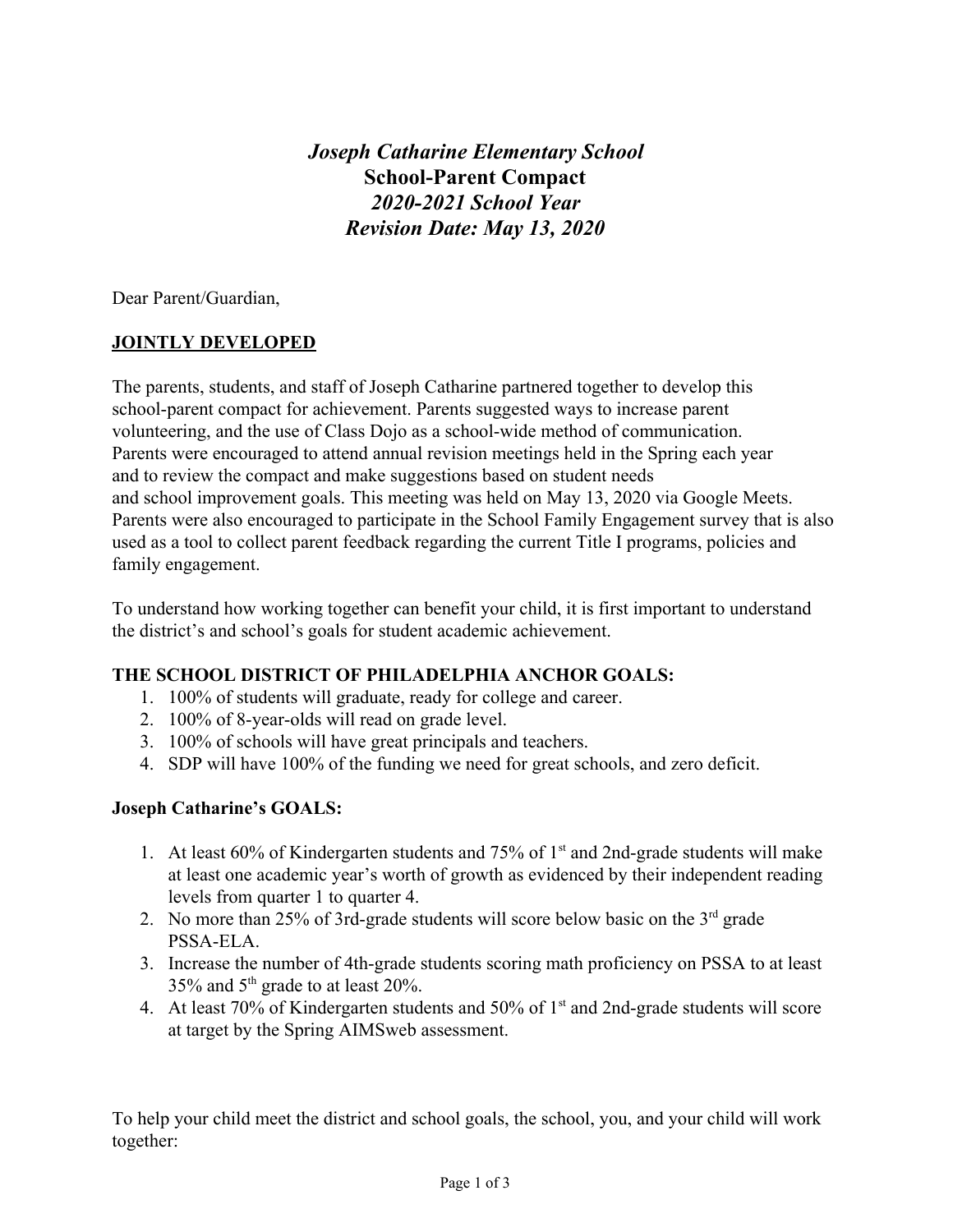# *SCHOOL/TEACHER RESPONSIBILITIES:*

Joseph Catharine will:

- Provide high-quality curriculum and instruction in a supportive and effective learning environment that enables the participating children to meet the State's student academic achievement standards
- Hold parent-teacher conferences three times per year to discuss student progress with parents.
- Provide parents with frequent reports on their children's progress including report cards each marking period and interim reports at the midpoint of each marking period.
- Provide parents reasonable access to staff.
- Provide parents opportunities to volunteer and participate in their child's class, and to observe classroom activities

## **PARENT RESPONSIBILITIES**:

We, as parents, will support by:

- Making sure that homework is completed.
- Volunteering in my child's classroom.
- Participating, as appropriate, in decisions relating to my child's education.
- Promoting positive use of my child's extracurricular time.
- Staying informed about my child's education and communicating with the school by promptly reading all notices from the school or the school district either received by my child or by mail and responding, as appropriate.
- Monitoring student attendance

### **STUDENT RESPONSIBILITIES**:

- Do my homework every day and ask for help when I need it.
- Read at least 20 minutes every day outside of school time.
- Give to my parents all notices and information received by me from my school every day.
- Bring a book to school every day for morning reading.
- Come to school every day prepared to learn.

## **COMMUNICATION ABOUT STUDENT LEARNING:**

Joseph Catharine is committed to frequent two-way communication with families about children's learning. Some of the ways you can expect us to reach you are:

- Interim Reports
- Parent Portal
- Text Message
- Class Dojo
- Newsletter
- Website
- Phone Calls
- Fliers
- Emails
- Parent Conferences